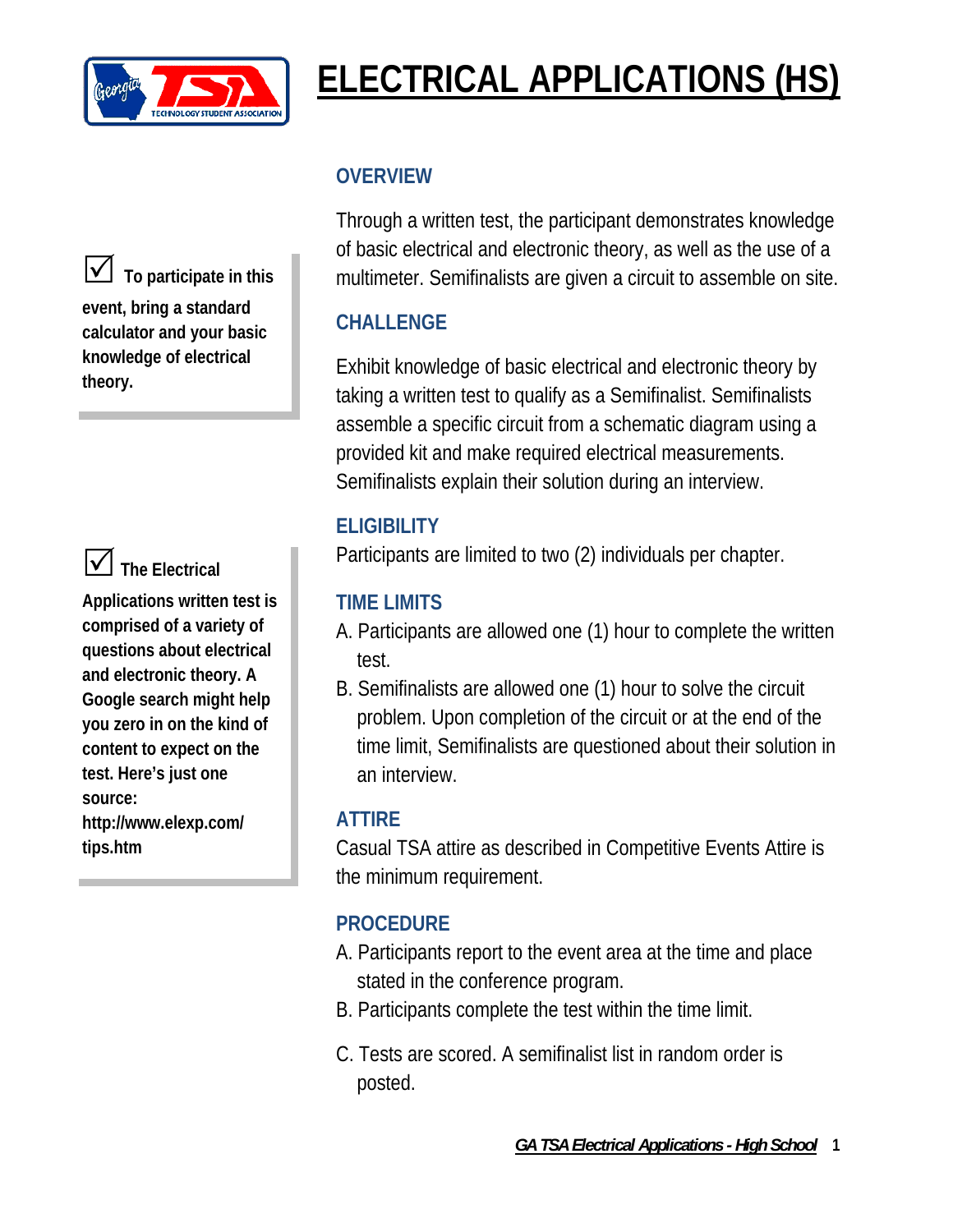- D. Semifinalists report to the event area at the time stated in the conference program.
- E. Semifinalists complete the circuit problem within the time limit using the provided kit.
- F. Semifinalists are interviewed by the evaluators.

### **REGULATIONS**

- A. An answer sheet (scan-type), paper, and pencil are furnished to the participant at the test site.
- B. Semifinalists provide their own standard calculator (no scientific calculators) and a battery-operated multimeter. All other equipment necessary to solve the on-site problem is provided by the coordinator.
- C. Semifinalists remain with their circuit solution until the evaluators have completed the interview.

### **EVALUATION**

Evaluation is based on points earned for the test, the accuracy and degree of completion of the circuit problem in the allotted time, and the interview.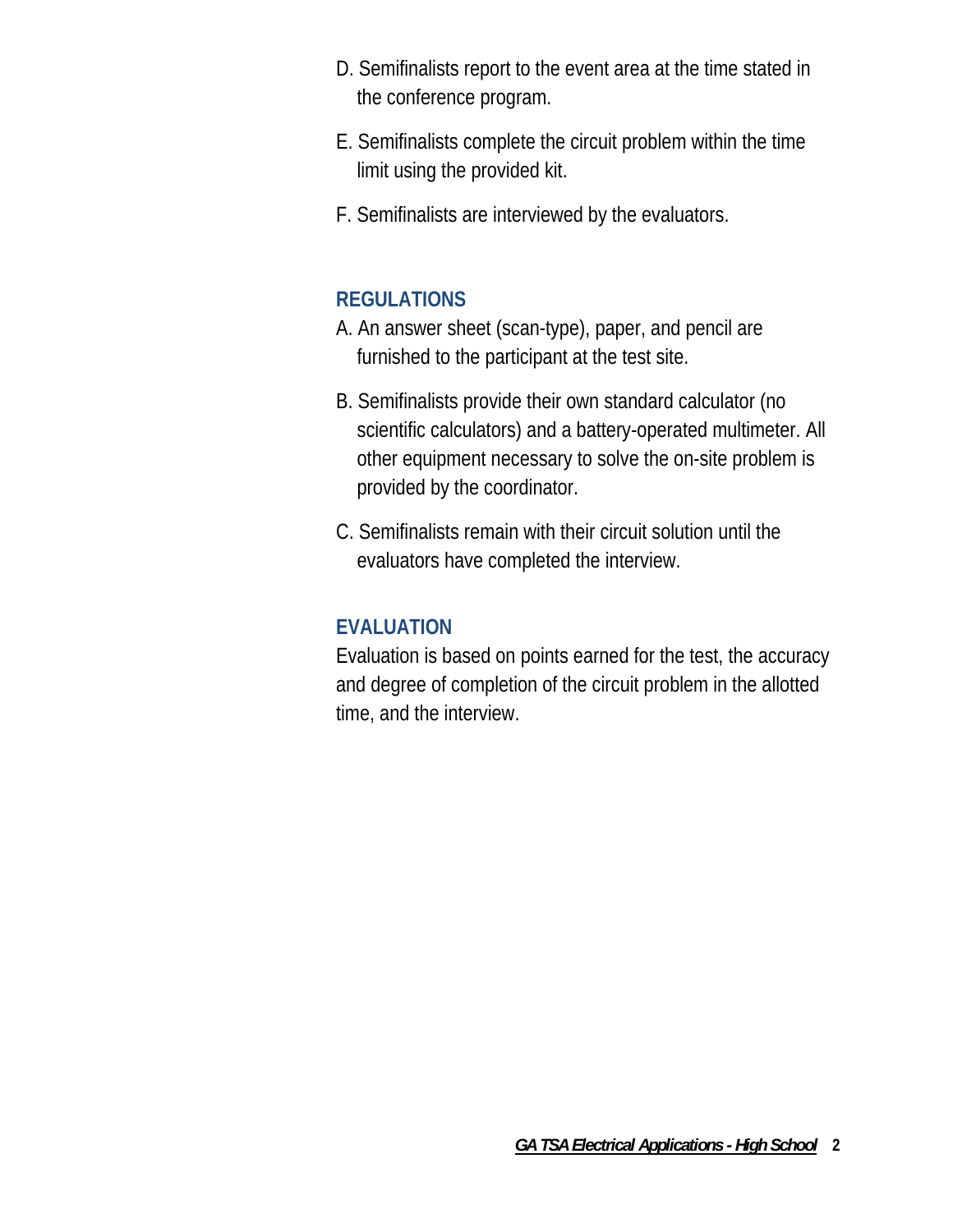# **ELECTRICAL APPLICATIONS EVENT COORDINATOR INSTRUCTIONS**

#### **PERSONNEL**

- A. Event coordinator
- B. Three (3) event evaluators
- C. Two (2) assistants

### **MATERIALS**

#### **A.** *Coordinator's notebook, containing*

- 1. Event guidelines, one (1) each for coordinator and evaluators
- 2. Official rating forms
- 3. List of entries with Semifinalist report
- 4. List of evaluators/assistants
- 5. Written test and answer sheet, a copy for each participant
- 6. Semifinalist list for posting
- 7. On-site Semifinalist problem, ten (10) copies
- 8. Results envelope

#### **B.** *Ten (10) basic electricity Semifinalist kits containing:*

- 1. (Minimum) 1.375" x 3.25" solderless circuit breadboard 10 x 30 pin positions
- 2. One (1) 9-volt battery with snap-on battery connector
- 3. One (1) 9-volt battery clip
- 4. One (1) speaker (wires pre-soldered)
- 5. Two (2) LEDs
- 6. Ten (10) connector wires
- 7. Pushbutton switch (wires pre-soldered)
- 8. One (1) photocell
- 9. One (1) potentiometer (wires pre-soldered)
- 10. One (1) IN4003 diode
- 11. One (1) IC555 integrated circuit
- 12. One (1) 2N3906 transistor
- 13. One (1) 2N3904 transistor
- 14. Resistors [minimum of one (1) each, ohms]: 10, 10K, 47, 100, 220, 1K, 2.2K, 3.3K, 6.8K, 16K, 33K, 120K, 330, 470K
- 15. Capacitors (in microfarads): .01, .1, 10, 100, 1000
- 16. S106B1 SCR
- **C.** *Ten (10) wire strippers*
- **D.** *Ten (10) schematic copies of the circuit problem*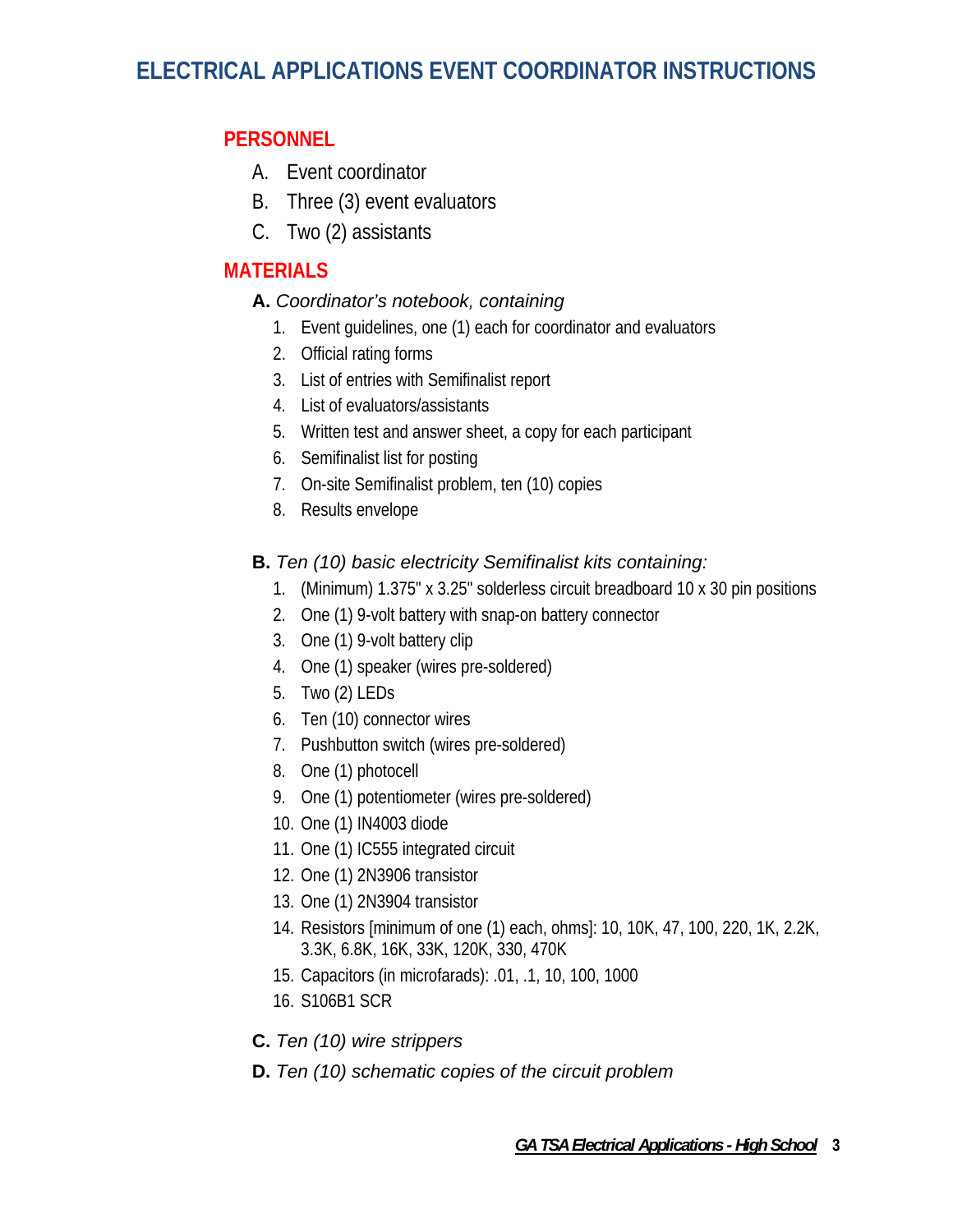### **RESPONSIBILITIES**

- **A.** Upon arrival at the conference, report to the Conference HQ room and check the contents of the coordinator's notebook. Review the event guidelines and check to see that enough evaluators/assistants have been scheduled.
- **B.** Inspect the area or room in which the event is to be held for appropriate set-up, including room size, chairs, tables, outlets, etc. Notify the event manager of any potential problems.
- **C.** One (1) hour before the event is scheduled to begin, meet with your evaluators/assistants to review time limits, procedures, and regulations. If questions arise that cannot be answered, speak to the event manager before the event begins.
- **D.** Begin the event at the scheduled time by closing the doors and checking the entry list. All participants and evaluators should be in the room at this time. In order to compete, participants must be on the entry list or must have approval of the GA TSA State Director or State Advisor.
- **E.** Monitor the one (1) hour written test.
- **F.** For participants who violate the rules, the decision either to deduct twenty percent (20%) of the total possible points or disqualify the entry must be discussed and verified with the evaluators, event coordinator, and an Advisory Council manager. Secure the initials of the coordinator and manager on the rating form.
- **G.** Prepare a list of the ten (10) Semifinalists and submit it to the GA TSA State Director for posting.
- **H.** Provide kits and the on-site circuit problem to the Semifinalists.
- **I.** Supervise the one (1) hour on-site circuit problem.
- **J.** Evaluators conduct interviews in an area away from the other Semifinalists.
- **K.** Any ties should be broken on: 1st-test scores; 2nd-interview points; 3rdelectronic measurement accuracy.
- **L.** Secure the evaluators' signatures on their rating forms. Through the discussion process, the evaluators break any ties that affect the top three (3) placements.
- **M.** Submit the Semifinalist report, including a ranking of the ten (10) Semifinalists, and all related forms in the results envelope to the Conference HQ room.
- **N.** Manage security and the removal of materials from the event area. Collect, disassemble and return all kits to the Conference HQ room.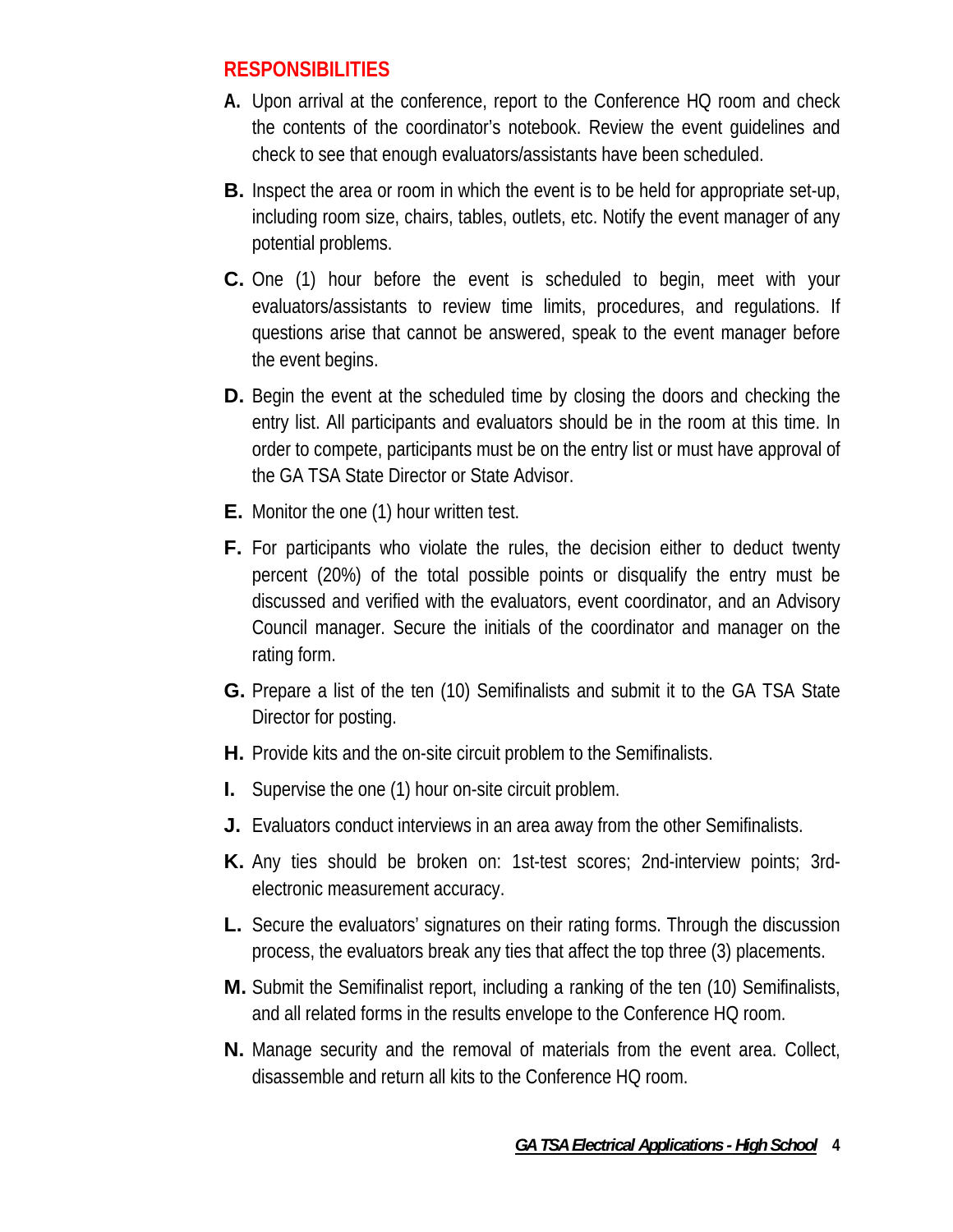#### **STEM INTEGRATION**

This event has connections to the STEM areas noted below. Please refer to the STEM INTEGRATION section of the National TSA Events Guide

Science, Technology, Engineering, Mathematics

#### **LEADERSHIP SKILLS**

Leadership skills promoted in this event:

- Critical Thinking: Students research and study electronics and electrical theory. Use leadership lessons: The Reporter and Pros and Cons
- . Evaluation: Students adapt the solution as the event progresses. Use leadership lessons: Exhaustive Evaluation and Evaluation of the Experts
- Problem Solving: Students apply knowledge while solving an on-site electrical problem. Use leadership lessons: The Vision and Leaning Tower of....

Additional leadership skills promoted in this event:

 $\bullet$ **Creative Thinking** 

#### **TSA AND CAREERS**

This competition has connections to one or more of the career areas featured in the TSA AND CAREERS section of this guide. Use The 16 Career Clusters chart and the TSA Competitions and Career Clusters grid as resources for information about careers.

#### **CAREERS RELATED TO THIS EVENT**

**Electrical engineer** Electrician **Electronic analyst** Electronic designer Research assistant